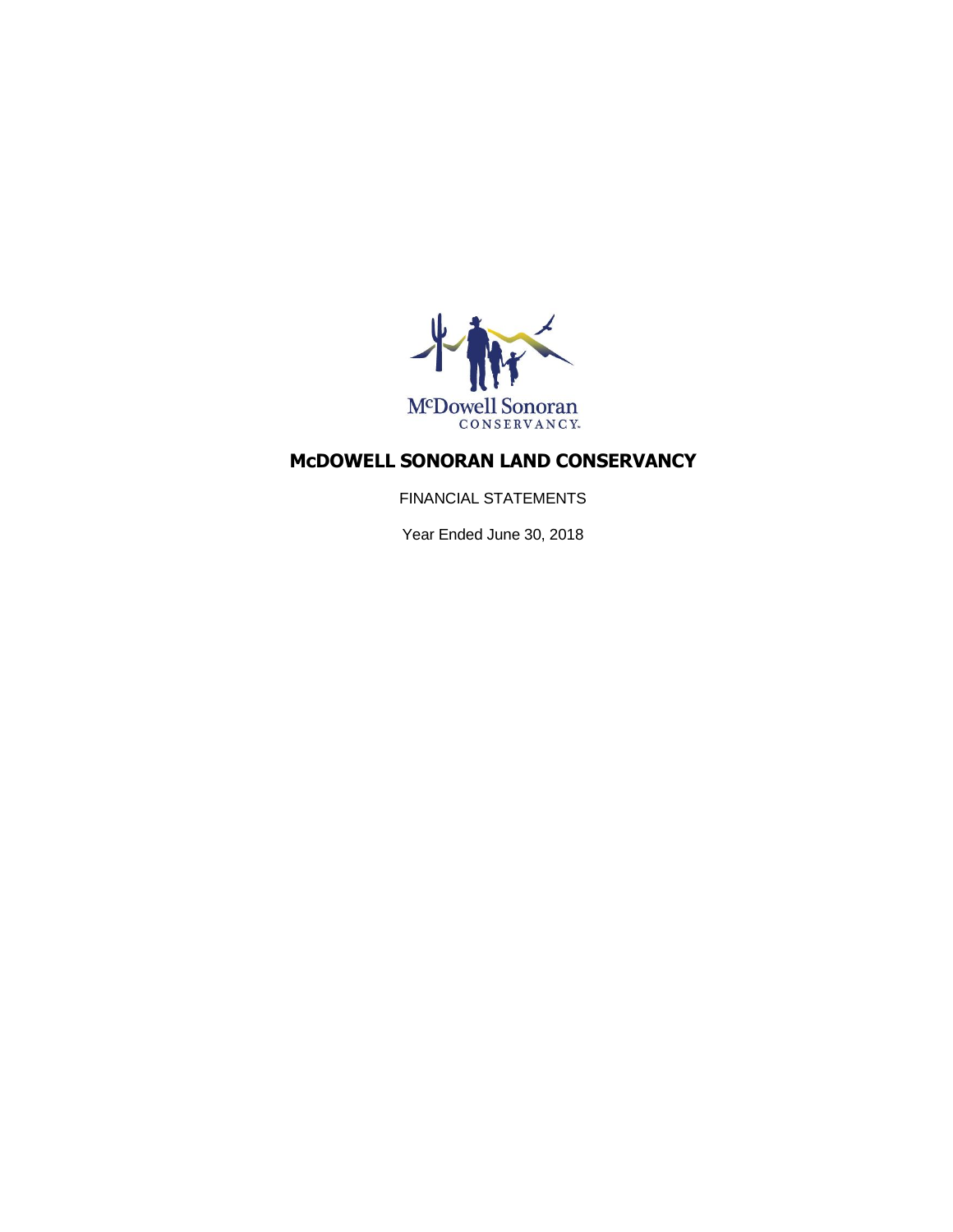FINANCIAL STATEMENTS

Year Ended June 30, 2018

## **CONTENTS**

|                                        | Pages    |
|----------------------------------------|----------|
| <b>INDEPENDENT AUDITOR'S REPORT</b>    |          |
| FINANCIAL STATEMENTS                   |          |
| <b>Statement of Financial Position</b> | 2        |
| <b>Statement of Activities</b>         | 3        |
| <b>Statement of Functional Expense</b> | 4        |
| <b>Statement of Cash Flows</b>         | 5        |
| Notes to Financial Statements          | $6 - 15$ |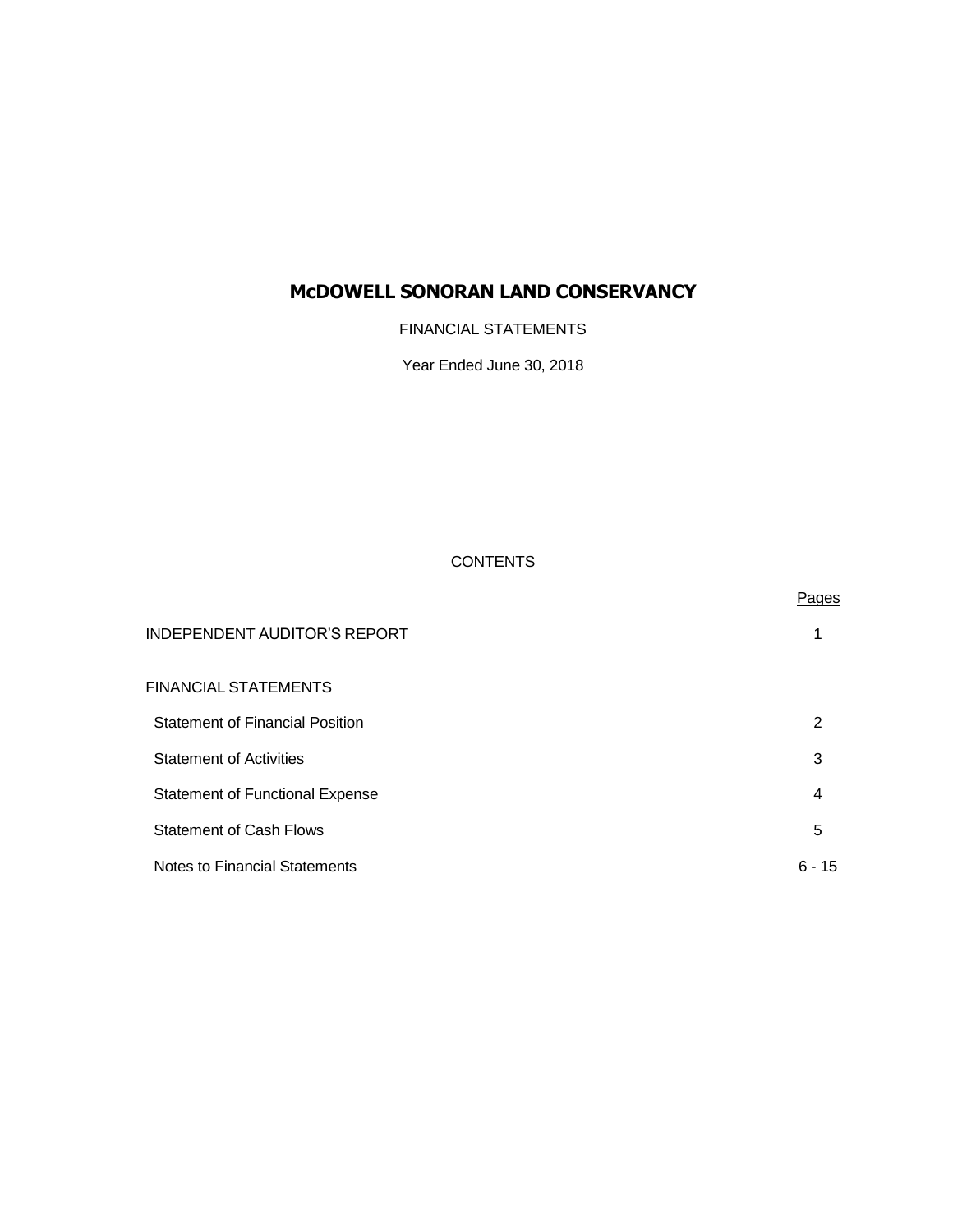

# **Audit, Tax, Management Advisory, Forensic and Internal Control Consulting**

### **INDEPENDENT AUDITOR'S REPORT**

To the Board of Directors of the *McDowell Sonoran Land Conservancy;*

#### **Report on the Financial Statements**

I have audited the accompanying financial statements of McDowell Sonoran Land Conservancy (a nonprofit organization), which comprise the statements of financial position as of June 30, 2018, and the related statements of activities, functional expenses and cash flows for the year then ended, and the related notes to the financial statements.

#### **Management's Responsibility for the Financial Statements**

Management is responsible for the preparation and fair presentation of these financial statements in accordance with accounting principles generally accepted in the United States of America; this includes the design, implementation, and maintenance of internal control relevant to the preparation and fair presentation of financial statements that are free from material misstatement, whether due to fraud or error.

#### **Auditor's Responsibility**

My responsibility is to express an opinion on these financial statements based on my audit. I conducted my audit in accordance with auditing standards generally accepted in the United States of America. Those standards require that I plan and perform the audit to obtain reasonable assurance about whether the financial statements are free from material misstatement.

An audit involves performing procedures to obtain audit evidence about the amounts and disclosures in the financial statements. The procedures selected depend on the auditor's judgment, including the assessment of the risks of material misstatement of the financial statements, whether due to fraud or error. In making those risk assessments, the auditor considers internal control relevant to the entity's preparation and fair presentation of the financial statements in order to design audit procedures that are appropriate in the circumstances, but not for the purpose of expressing an opinion on the effectiveness of the entity's internal control. Accordingly, I express no such opinion. An audit also includes evaluating the appropriateness of accounting policies used and the reasonableness of significant accounting estimates made by management, as well as evaluating the overall presentation of the financial statements.

I believe that the audit evidence I have obtained is sufficient and appropriate to provide a basis for my audit opinion.

#### **Opinion**

In my opinion, the financial statements referred to above present fairly, in all material respects, the statement of financial position of the McDowell Sonoran Land Conservancy as of June 30, 2018, and the results of its operations and its cash flows for the year then ended in accordance with accounting principles generally accepted in the United States of America.

#### **Report on Summarized Comparative Information**

I have previously audited the McDowell Sonoran Land Conservancy's 2017 financial statements and in my report dated August 31, 2017, I expressed an unmodified opinion on those audited financial statements. In my opinion, the summarized comparative information presented herein as of and for the year ended June 30, 2017, is consistent, in all material respects, with the audited financial statements from which it has been derived.

Gregory Michael Coy, CPA, PLLC

Phoenix, Arizona March 21, 2019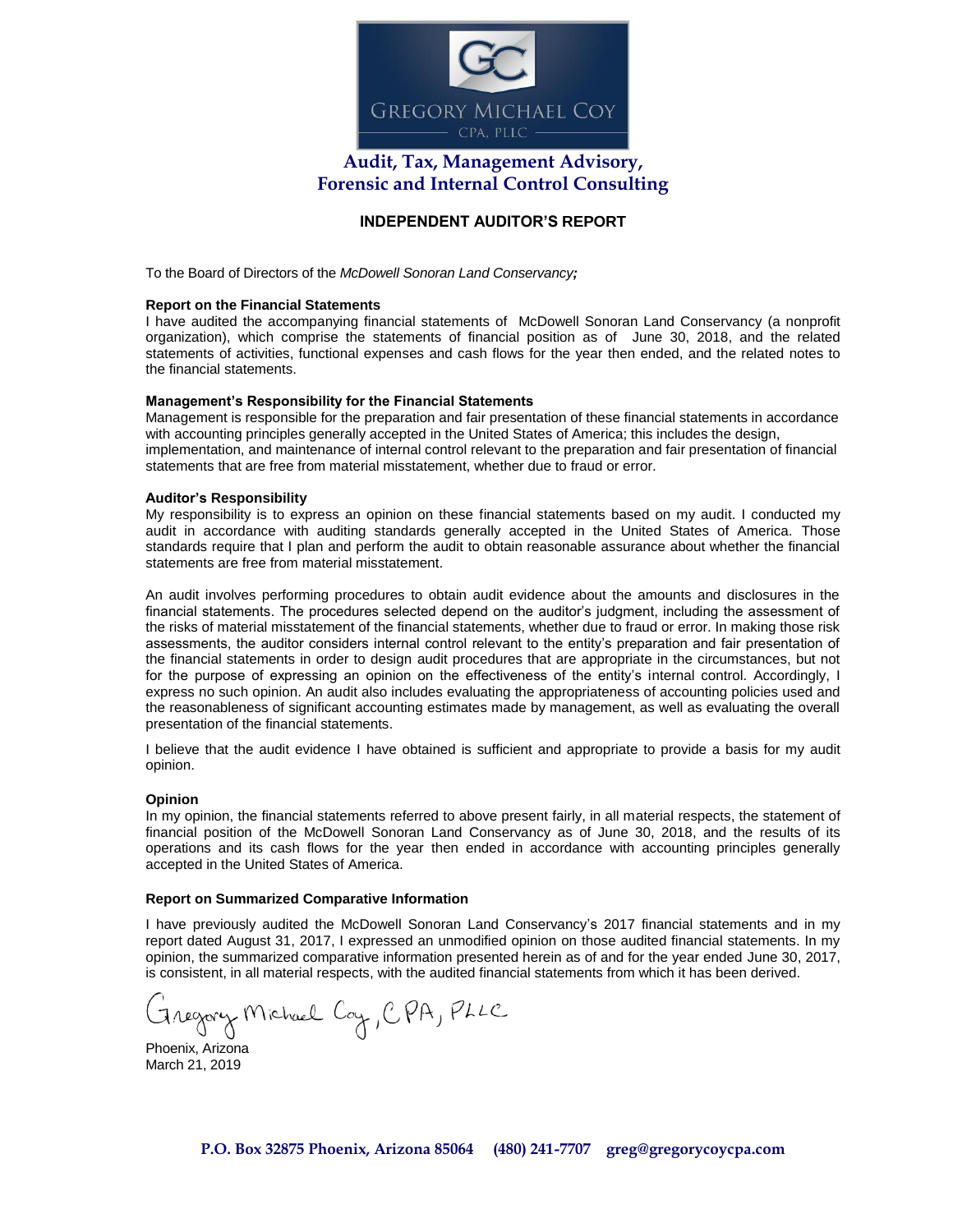## **STATEMENT OF FINANCIAL POSITION**

June 30, 2018 (with comparative totals for June 30, 2017)

### A S S E T S

|                                 |    | 2018       |   | 2017    |
|---------------------------------|----|------------|---|---------|
| <b>CURRENT ASSETS</b>           |    |            |   |         |
| Cash                            | \$ | 708,017 \$ |   | 178,654 |
| Contributions receivable        |    | 116,428    |   | 25,365  |
| Inventory                       |    | 8,325      |   | 12,275  |
| Prepaid expenses                |    | 10,578     |   | 12,323  |
| TOTAL CURRENT ASSETS            |    | 843,348    |   | 228,617 |
|                                 |    |            |   |         |
| <b>CONTRIBUTIONS RECEIVABLE</b> |    | 22,986     |   | 18,499  |
| PROPERTY AND EQUIPMENT, net     |    | 45,696     |   | 51,755  |
| <b>INVESTMENTS</b>              |    | 148,343    |   | 239,685 |
|                                 |    |            |   |         |
| <b>INTANGIBLE ASSETS, net</b>   |    |            |   |         |
| <b>OTHER ASSETS</b>             |    | 6,867      |   | 6,867   |
|                                 |    |            |   |         |
| LAND HELD FOR CONSERVATION      |    | 383,500    |   | 383,500 |
| <b>TOTAL ASSETS</b>             | 3  | 1,450,740  | S | 928,923 |
|                                 |    |            |   |         |

### LIABILITIES AND NET ASSETS

| <b>CURRENT LIABILITIES</b>       |              |      |         |
|----------------------------------|--------------|------|---------|
| Accounts payable                 | \$<br>32,766 | - \$ | 7,126   |
| Accrued expenses                 | 33,779       |      | 21,608  |
| <b>TOTAL CURRENT LIABILITIES</b> | 66,545       |      | 28,734  |
| <b>DEFERRED RENT</b>             | 15,132       |      | 15,666  |
| <b>TOTAL LIABILITIES</b>         | 81,677       |      | 44,400  |
| <b>NET ASSETS</b>                |              |      |         |
| Unrestricted, undesignated       | 90,708       |      | 98,008  |
| Unrestricted, designated         |              |      |         |
| Unrestricted                     | 90,708       |      | 98,008  |
| Temporarily restricted           | 686,196      |      | 194,356 |
| Permanently restricted           | 592,159      |      | 592,159 |
| TOTAL NET ASSETS                 | 1,369,063    |      | 884,523 |
| TOTAL LIABILITIES AND NET ASSETS | 1,450,740    | S    | 928,923 |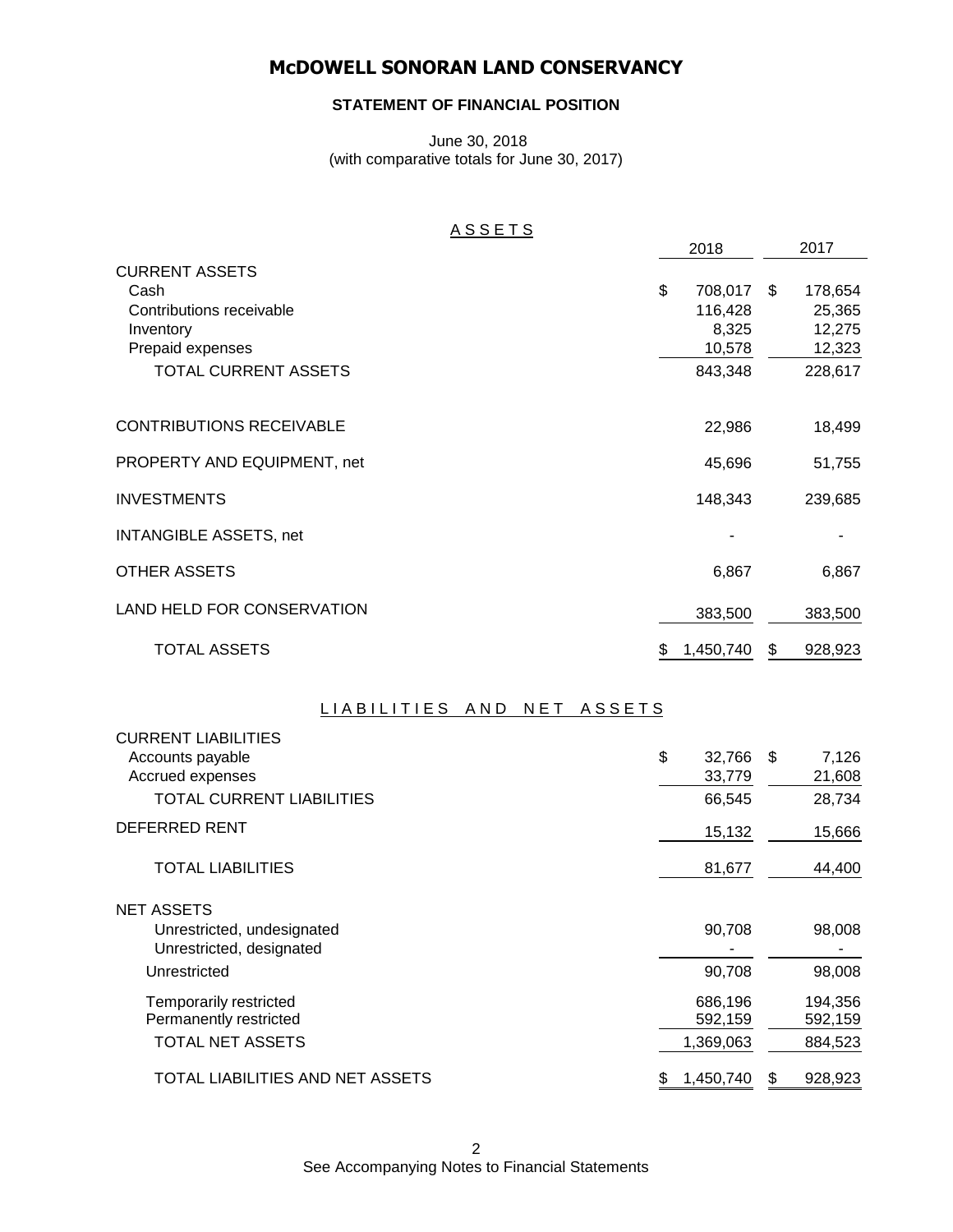## **STATEMENT OF ACTIVITIES**

For the year ended June 30, 2018 (with comparative totals for the year ended June 30, 2017)

|                                                                                 |                 |    |             |               |                 | Totals |            |
|---------------------------------------------------------------------------------|-----------------|----|-------------|---------------|-----------------|--------|------------|
|                                                                                 |                 |    | Temporarily | Permanently   |                 |        |            |
|                                                                                 | Unrestricted    |    | Restricted  | Restricted    | 2018            |        | 2017       |
| <b>SUPPORT AND REVENUE</b>                                                      |                 |    |             |               |                 |        |            |
| Contributed volunteer services                                                  | \$<br>1,414,456 | \$ |             | \$            | \$<br>1,414,456 | \$     | 1,381,911  |
| Contributed rent                                                                |                 |    |             |               |                 |        | 11,601     |
| Other contributed materials and services                                        | 24,838          |    |             |               | 24,838          |        | 20,278     |
| Contributions                                                                   | 486,245         |    | 626,169     |               | 1,112,414       |        | 404,789    |
| Program service revenue                                                         | 57,106          |    |             |               | 57,106          |        | 10,386     |
| Net realized and unrealized gains (losses)                                      |                 |    | 5,351       |               | 5,351           |        | 36,350     |
| Interest income                                                                 | 43              |    | 3,255       |               | 3,298           |        | 3,644      |
| Merchandise sales, net of cost of sales                                         | (7, 787)        |    |             |               | (7, 787)        |        | 3,638      |
| Total support and revenue before special<br>events and net assets released from |                 |    |             |               |                 |        |            |
| restrictions                                                                    | 1,974,901       |    | 634,775     |               | 2,609,676       |        | 1,872,597  |
| Special events                                                                  |                 |    |             |               |                 |        |            |
| Revenue from special events                                                     | 16,470          |    |             |               | 16,470          |        | 64,080     |
| Less costs of direct donor benefits                                             | (14, 629)       |    |             |               | (14, 629)       |        | (65, 986)  |
| Gross profit (loss) on special events                                           | 1,841           |    |             |               | 1,841           |        | (1,906)    |
| Net assets released from restrictions                                           | 142,935         |    | (142, 935)  |               |                 |        |            |
| TOTAL SUPPORT AND REVENUE                                                       | 2,119,677       |    | 491,840     |               | 2,611,517       |        | 1,870,691  |
| <b>EXPENSES</b>                                                                 |                 |    |             |               |                 |        |            |
| Program services:                                                               |                 |    |             |               |                 |        |            |
| Stewardship                                                                     | 1,710,524       |    |             |               | 1,710,524       |        | 1,727,198  |
| Advocacy                                                                        | 34,971          |    |             |               | 34,971          |        | 36,550     |
| Total program services                                                          | 1,745,495       |    |             |               | 1,745,495       |        | 1,763,748  |
| Supporting services:                                                            |                 |    |             |               |                 |        |            |
| Management and general                                                          | 127,345         |    |             |               | 127,345         |        | 145,027    |
| Fundraising                                                                     | 254,137         |    |             |               | 254,137         |        | 241,835    |
| Total supporting services                                                       | 381,482         |    |             |               | 381,482         |        | 386,862    |
| <b>TOTAL EXPENSES</b>                                                           | 2,126,977       |    |             |               | 2,126,977       |        | 2,150,610  |
| <b>CHANGE IN NET ASSETS</b>                                                     | (7,300)         |    | 491,840     |               | 484,540         |        | (279, 919) |
| NET ASSETS, BEGINNING OF YEAR                                                   | 98,008          |    | 194,356     | 592,159       | 884,523         |        | 1,164,442  |
| NET ASSETS, END OF YEAR                                                         | \$<br>90,708    | S  | 686,196     | 592,159<br>\$ | \$<br>1,369,063 | \$     | 884,523    |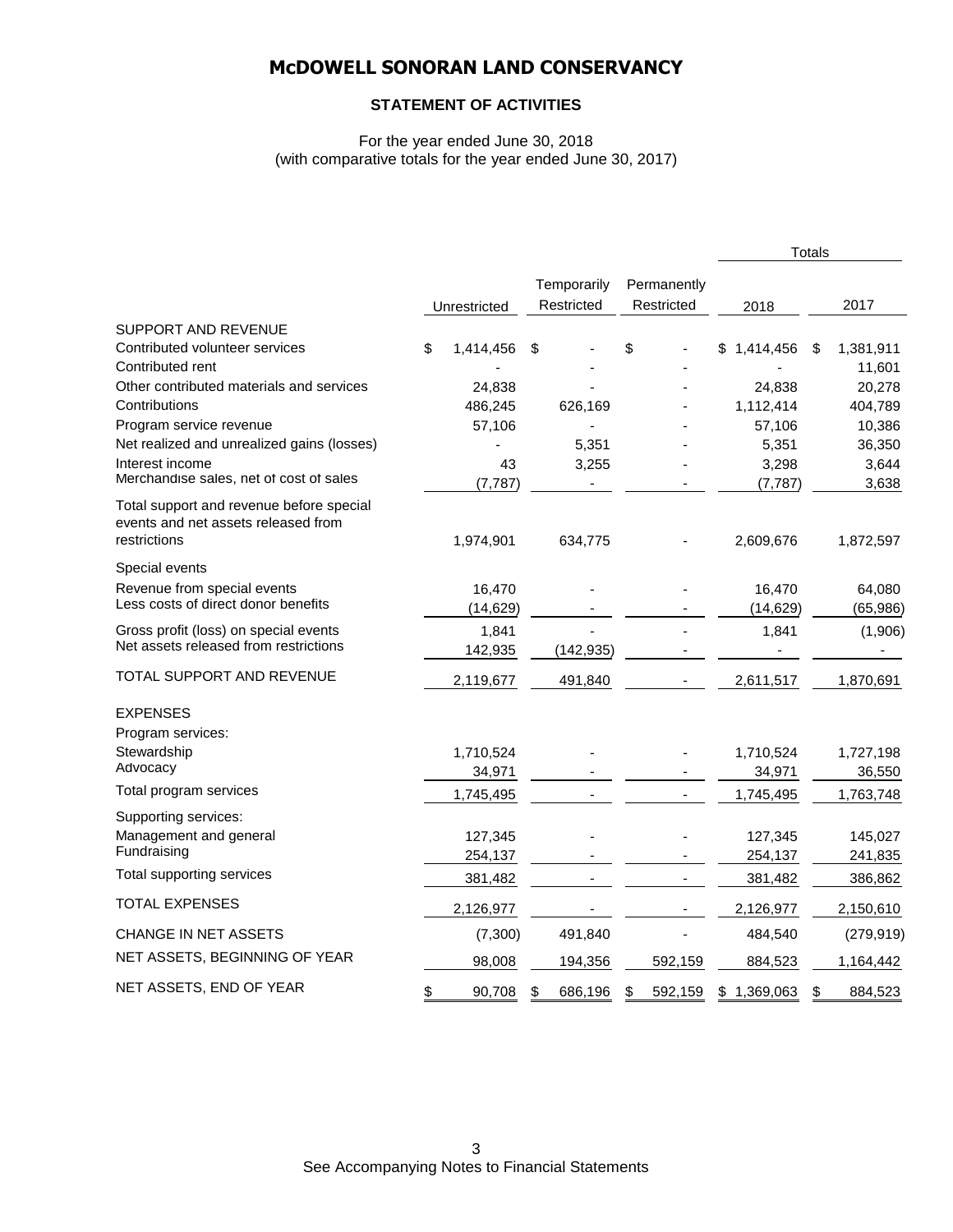### **STATEMENT OF FUNCTIONAL EXPENSE**

For the year ended June 30, 2018 (with comparative totals for the year ended June 30, 2017)

|                                         |                 | <b>Supporting Services</b> |                     |    |                           |    |             |                        |     |                       |                 |
|-----------------------------------------|-----------------|----------------------------|---------------------|----|---------------------------|----|-------------|------------------------|-----|-----------------------|-----------------|
|                                         |                 |                            | Total               |    |                           |    |             | Total                  |     | <b>Total Expenses</b> |                 |
|                                         | Stewardship     | Advocacy                   | Program<br>Services |    | Management<br>and General |    | Fundraising | Supporting<br>Services |     | 2018                  | 2017            |
| Salaries, payroll taxes and benefits \$ | 197,901 \$      |                            | 197,901             | \$ | 47,496                    | \$ | 150,404     | \$<br>197,900          | -\$ | 395,801               | \$<br>490,537   |
| Employee search costs                   |                 |                            |                     |    |                           |    |             |                        |     |                       | \$<br>18,254    |
| Copier lease                            | 4,058           |                            | 4,058               |    | 974                       |    | 3,084       | 4,058                  |     | 8,116                 | 6,930           |
| Telephone and internet                  | 9,050           |                            | 9,050               |    | 2,172                     |    | 6,878       | 9,050                  |     | 18,100                | 4,603           |
| Depreciation and amortization           |                 |                            |                     |    | 16,699                    |    |             | 16,699                 |     | 16,699                | 16,468          |
| Occupancy                               | 28,652          | $\overline{\phantom{a}}$   | 28,652              |    | 6,876                     |    | 21,775      | 28,651                 |     | 57,303                | 70,151          |
| Supplies and materials                  | 3,909           |                            | 3,909               |    | 938                       |    | 2,971       | 3,909                  |     | 7,818                 | 14,379          |
| Fundraising                             |                 |                            |                     |    |                           |    | 31,331      | 31,331                 |     | 31,331                | 29,793          |
| Program Services                        | 1,447,528       | 34,971                     | 1,482,499           |    |                           |    |             |                        |     | 1,482,499             | 1,449,481       |
| Professional fees                       |                 |                            |                     |    | 21,395                    |    | 20,200      | 41,595                 |     | 41,595                | 21,201          |
| Dues, subs and meetings                 | 574             |                            | 574                 |    | 676                       |    | 4,097       | 4,773                  |     | 5,347                 | 3,754           |
| Insurance                               | 4,192           |                            | 4,192               |    | 1,006                     |    | 3,186       | 4,192                  |     | 8,384                 | 8,119           |
| Bank, CC and payroll fees               |                 | ٠                          |                     |    | 11,005                    |    |             | 11,005                 |     | 11,005                | 9,437           |
| Postage and printing                    |                 |                            |                     |    | 2,627                     |    |             | 2,627                  |     | 2,627                 | 946             |
| Other expense                           | 14,660          |                            | 14,660              |    | 15,481                    |    | 10,211      | 25,692                 |     | 40,352                | 6,557           |
|                                         | 1,710,524<br>\$ | 34,971<br>\$               | \$1,745,495         |    | 127,345                   | \$ | 254,137     | \$<br>381,482          | \$  | 2,126,977             | \$<br>2,150,610 |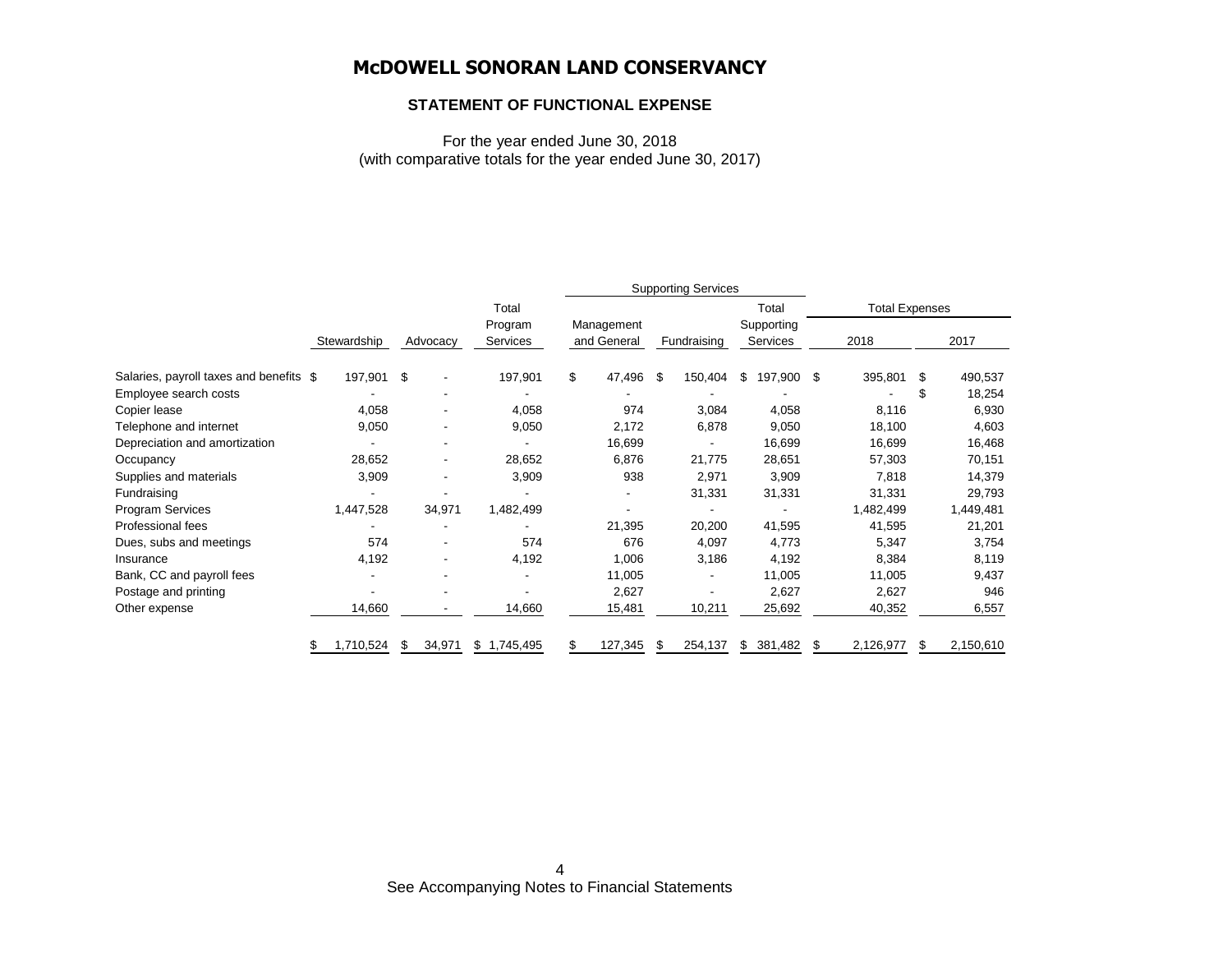## **STATEMENT OF CASH FLOWS**

For the year ended June 30, 2018 (with comparative totals for the year ended June 30, 2017)

|                                                          |           | 2018      |           |            |
|----------------------------------------------------------|-----------|-----------|-----------|------------|
| CASH FLOWS FROM OPERATING ACTIVITIES                     |           |           |           |            |
| Change in net assets                                     | \$        | 484,540   | \$        | (279, 919) |
| Adjustment to reconcile change in net assets to net cash |           |           |           |            |
| provided by operating activities:                        |           |           |           |            |
| Depreciation and amortization                            |           | 16,699    |           | 16,468     |
| Net realized and unrealized (gain)/loss on investments   |           | (5, 351)  |           | (36, 350)  |
| Loss on disposal of property and equipment               |           | 365       |           |            |
| Changes in operating assets and liabilities:             |           |           |           |            |
| Decrease (increase) in:                                  |           |           |           |            |
| Accounts receivable                                      |           |           |           | 315        |
| Contributions receivable                                 |           | (95, 550) |           | 156,377    |
| Inventory                                                |           | 3,950     |           | 131        |
| Prepaid expenses                                         |           | 1,745     |           | (1,488)    |
| Other assets                                             |           |           |           | (6, 867)   |
| Increase (decrease) in:                                  |           |           |           |            |
| Accounts payable                                         |           | 25,640    |           | 459        |
| Accrued expenses                                         |           | 12,171    |           | (5, 115)   |
| Deferred rent                                            |           | (534)     |           | 15,666     |
| Net cash provided by (used in) operating activities      |           | 443,675   |           | (140, 323) |
| CASH FLOWS FROM INVESTING ACTIVITIES                     |           |           |           |            |
| Purchases of investments                                 |           | (3,306)   |           | (3,644)    |
| Proceeds from investments                                |           | 99,999    |           | 200,579    |
| Purchases of property and equipment                      |           | (11,005)  |           | (24, 533)  |
| Net cash used in investing activities                    |           | 85,688    |           | 172,402    |
| <b>NET CHANGE IN CASH</b>                                |           | 529,363   |           | 32,079     |
| CASH, BEGINNING OF YEAR                                  |           | 178,654   |           | 146,575    |
| CASH, END OF YEAR                                        | \$        | 708,017   | \$        | 178,654    |
| SUPPLEMENTAL DISCLOSURES:                                |           |           |           |            |
| Cash paid for interest                                   | <u>\$</u> |           | <u>\$</u> |            |
| Cash paid for income taxes                               | \$        |           | \$        |            |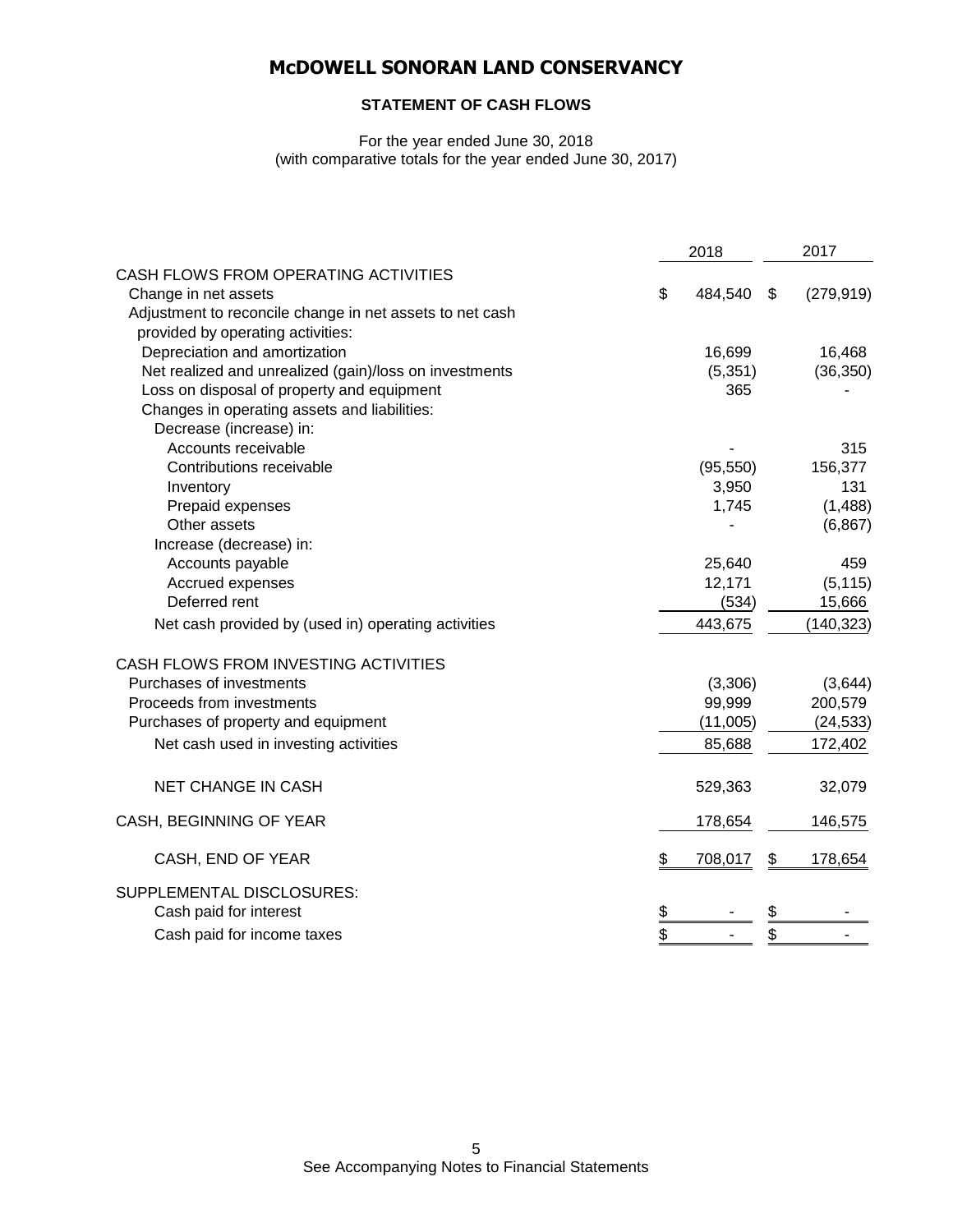### NOTES TO FINANCIAL STATEMENTS

For the year ended June 30, 2018 (with comparative totals for the year ended June 30, 2017)

#### **(1) Organization purpose and summary of significant accounting policies**

Organization purpose – McDowell Sonoran Land Conservancy (the "Conservancy") is an Arizona nonprofit corporation incorporated in January 1991 and is located in Scottsdale, Arizona. The Conservancy's mission is to champion the sustainability of the McDowell Sonoran Preserve (the "Preserve") for the benefit of this and future generations. As Stewards, the Conservancy connects the community to the Preserve through education, research, advocacy, partnerships and safe, respectful access. The Conservancy operates under the trade name of the McDowell Sonoran Conservancy. Program services include:

Stewardship – to create, maintain and enhance operational structures and policies to provide a solid base for achieving the Conservancy's goals of desert preservation and stewardship. The Conservancy accomplishes its Stewardship mission and delivers program services through eleven volunteer Steward programs. Its research mission is to conduct ecological and historical research and monitoring through its Parsons Field Institute that informs the ongoing management of the Preserve and its education efforts. Research is administered through the Citizen Science program, in conjunction with the Parsons Field Institute. The Conservancy's Education mission is to offer and promote community educational programs on the necessity for and the methods to achieve an appreciation, preservation, and stewardship of our natural environment. Education programming is delivered by the Hike and Bike program, Nature Guides program, Pathfinders program, Pastfinders program, and Education program. Preserve stewardship is undertaken by the Patrol program and the Construction and Maintenance program. Organizational support is provided through the Steward Development program, the Conservancy Women program, and Program Sustainability program.

Advocacy – to take a written or spoken stance on matters that affect the acquisition and completion of the Preserve, the Preserve's ecological integrity and appropriate public access and use.

Other services – to work in cooperation with the City of Scottsdale and its Preserve division, helping to educate the public, coordinate volunteers, advocate land preservation, and acquire land for preservation purposes. The Conservancy also works with other organizations to promote the Conservancy's vision, including Arizona State University, Scottsdale Community College, Arizona Game and Fish Department, and the Arizona Geological Survey.

The significant accounting policies followed by the Conservancy are as follows:

*Basis of presentation* - The Conservancy is required to report information regarding its financial position and activities according to three classes of net assets: unrestricted net assets, temporarily restricted net assets, and permanently restricted net assets.

*Use of estimates* - The preparation of financial statements in conformity with U.S. generally accepted accounting principles requires management to make estimates and assumptions that affect the reported amounts of assets and liabilities and disclosure of contingent assets and liabilities at the date of the financial statements and reported amounts of revenues and expenses during the reporting period. Due to their prospective nature, actual results could differ from those estimates.

*Prior period summarized information* - The financial statements include certain prior year summarized comparative information in total, but not by net asset class. Such information does not include sufficient detail to constitute a presentation in conformity with U.S. generally accepted accounting principles. Accordingly, such information should be read in conjunction with the financial statements for the year ended June 30, 2017, from which the summarized information was derived.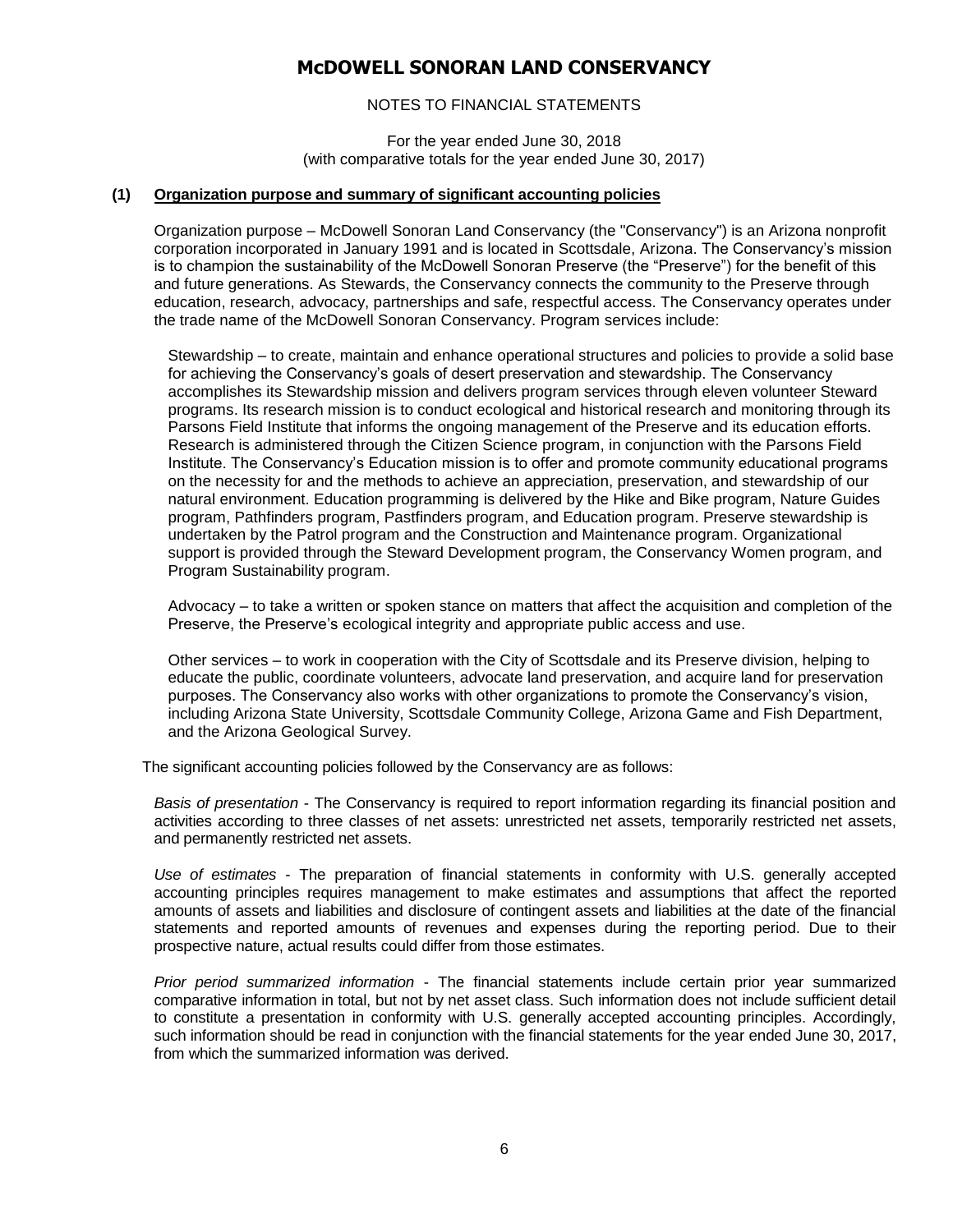### NOTES TO FINANCIAL STATEMENTS

For the year ended June 30, 2018 (with comparative totals for the year ended June 30, 2017)

#### **(1) Organization purpose and summary of significant accounting policies - continued**

*Cash* - Cash includes cash and, at times, cash equivalents consisting of highly liquid financial instruments purchased with original maturities of three months or less. Deposits at financial institutions are insured in limited amounts by the Federal Deposit Insurance Corporation (FDIC). The Organization maintains cash balances at financial institutions which may, at times, exceed the amount insured by the Federal Deposit Insurance Corporation (FDIC), and therefore, the Organization is at risk of loss of these funds should the financial institution become insolvent.

*Accounts receivable* – Accounts receivable consist of program service fees and exchange transaction revenue due within one year. The Conservancy, at times, grants credit without collateral to its funders. Management provides for probable uncollectible amounts through a charge to earnings and a credit to a valuation allowance based on its assessment of the current status of individual balances. Balances that are still outstanding after management has used reasonable collection efforts are written off through a charge to the valuation allowance and a credit to accounts receivable. Although the Conservancy does not require collateral on its accounts receivable, credit risk with respect to accounts receivable is limited due to the fact that accounts receivable are not significant in amount at June 30, 2018 and 2017.

*Contributions receivable* - Unconditional promises to give (contributions receivable) are recognized as revenues in the period the promise is received and as assets, decreases of liabilities, or expenses depending on the form of the benefits received. Conditional promises to give are recognized only when the conditions on which they depend are substantially met. Unconditional promises to give that are to be collected within one year are recorded at net realizable value. Unconditional promises to give that are expected to be collected in future years are recorded at the present value of their estimated future cash flows. The discounts on those amounts are computed using rates applicable to the years in which the promises are received. At June 30, 2018, the discount rate on long term contributions receivable was approximately 2% for contributions receivable in future years. Management provides for probable uncollectible amounts through a charge to earnings and a credit to a valuation allowance based on their assessment of the current status of individual accounts. Balances that are still outstanding after management has used reasonable collection efforts are written off through a charge to the valuation allowance and a credit to receivables. At June 30, 2018 management has provided for an allowance for doubtful accounts of \$8,200. At June 30, 2017, management considers the accounts receivable to be fully collectible and, therefore, no allowance for doubtful accounts has been provided.

*Inventory* – Inventories consists of items held for sale (primarily books, clothing, posters and other small items) and are recorded at cost on a first-in first-out basis.

*Property and equipment and related depreciation* - Purchased property and equipment is valued at cost and donated property and equipment is recorded at fair value at the date of the gift to the Conservancy. Maintenance and repairs are charged to operations when incurred. Betterments and renewals in excess of \$3,000 are capitalized. When property and equipment is sold or otherwise disposed of, the asset account and related accumulated depreciation account are relieved, and any gain or loss is included in operations. Depreciation of property and equipment is computed on a straight-line basis over the following estimated useful lives:

Furniture, fixtures and equipment 3 to 7 years Leasehold improvements **10** years 10 years 10 years 10 years 10 years 10 years 10 years 10 years 10 years 10 years 10 years 10 years 10 years 10 years 10 years 10 years 10 years 10 years 10 years 10 years 10 years 10 years website 3 years 3 years 3 years 3 years 3 years 3 years 3 years 3 years 3 years 3 years 3 years 3 years 3 years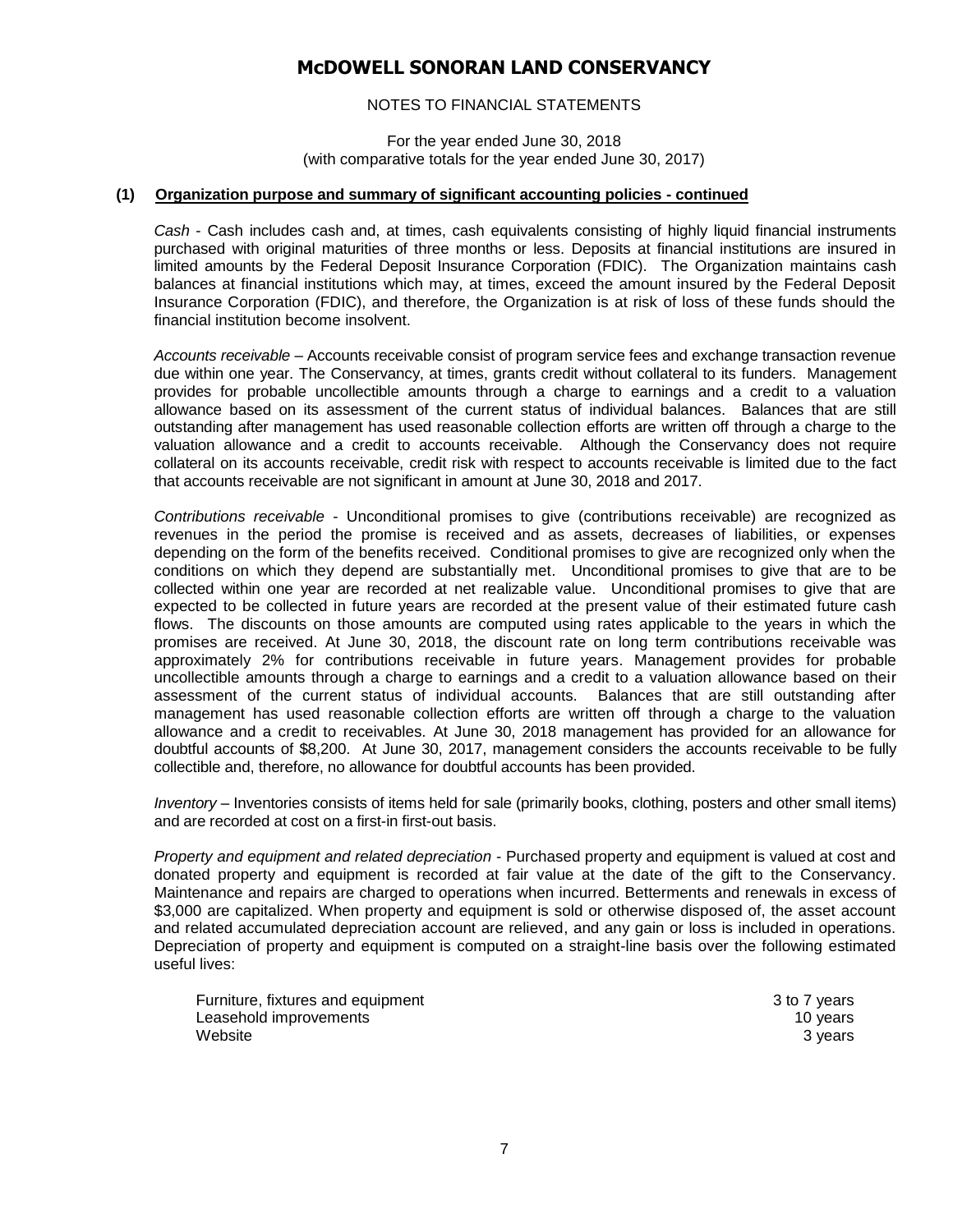### NOTES TO FINANCIAL STATEMENTS

For the year ended June 30, 2018 (with comparative totals for the year ended June 30, 2017)

#### **(1) Organization purpose and summary of significant accounting policies - continued**

Donations of property and equipment are recorded as contributions at their estimated fair value at the date of the donation. Such donations are reported as increases in unrestricted net assets unless the donor has restricted the donated asset for a specific purpose. Assets donated with explicit restrictions regarding their use and contributions of cash that must be used to acquire property and equipment are reported as restricted contributions absent donor stipulations regarding how long those donated assets must be maintained. The Conservancy reports expirations of donor restrictions when the donated or acquired assets are placed in service as instructed by the donor. The Conservancy reclassifies temporarily restricted net assets to unrestricted net assets at that time.

*Land held for conservation* – Land held for conservation consists of certain undeveloped desert land located in the City of Scottsdale, AZ and held for the purpose of conservation. The land was donated to the Conservancy and is recorded at the fair value of the land at the date of gift. The land is donor restricted to be maintained in perpetuity and is included in the Conservancy's permanently restricted net assets at June 30, 2018 and 2017.

*Intangible assets* – Intangible assets are valued at cost or, if donated, at fair value at the date of the gift to the Conservancy. Intangible assets consist of a logo that was designed for the Conservancy during 2011 and is recorded at the estimated fair value of \$15,800 for the design and other services donated to the Conservancy. The logo is amortized on a straight-line basis over its estimated useful life of 5 years. Accumulated amortization is \$15,800 for the years ended June 30, 2018 and 2017. Amortization expense is \$0 and \$1,053 for the years ended June 30, 2018 and 2017, respectively, and is included in depreciation and amortization expense on the accompanying statement of functional expenses. Intangible assets became fully amortized during 2017.

*Impairment of long-lived assets* – The Conservancy accounts for long-lived assets in accordance with the provisions of *Accounting for the Impairment of Long-Lived Assets.* This accounting standard requires that long-lived assets be reviewed for impairment whenever events or changes in circumstances indicate that the carrying amount of an asset may not be recoverable. Recoverability of assets to be held and used is measured by a comparison of the carrying amount of an asset to future cash flows to be expected to be generated by the asset. If such assets are considered to be impaired, the impairment to be recognized is measured by the amount by which the carrying value of the assets exceeds the fair value of the assets. Assets to be disposed of are reported at the lower of the carrying amount or fair value less costs to sell. Management believes that no long-lived assets have any impairment of value.

*Revenue recognition* - The Conservancy recognizes program services revenue as services are rendered. Funding sources may, at their discretion, request reimbursement for expenses or return of funds, or both, as a result of noncompliance by the Conservancy with terms of the grant or contract. Merchandise sales are recognized as earned when goods are sold. Merchandise sales of \$11,841 and \$15,503 are presented net of cost of sales of \$19,628 and \$11,865, for the years ended June 30, 2018 and June 30, 2017, respectively.

*Contributions* - Contributions received are recorded as unrestricted, temporarily restricted, or permanently restricted support depending on the existence and/or nature of any donor restrictions. All donor-restricted support is reported as an increase in temporarily or permanently restricted net assets depending on the nature of the restriction. When a restriction expires (that is, when a stipulated time restriction ends or purpose restriction is accomplished), temporarily restricted net assets are reclassified to unrestricted net assets and reported in the Statement of Activities as net assets are released from restrictions.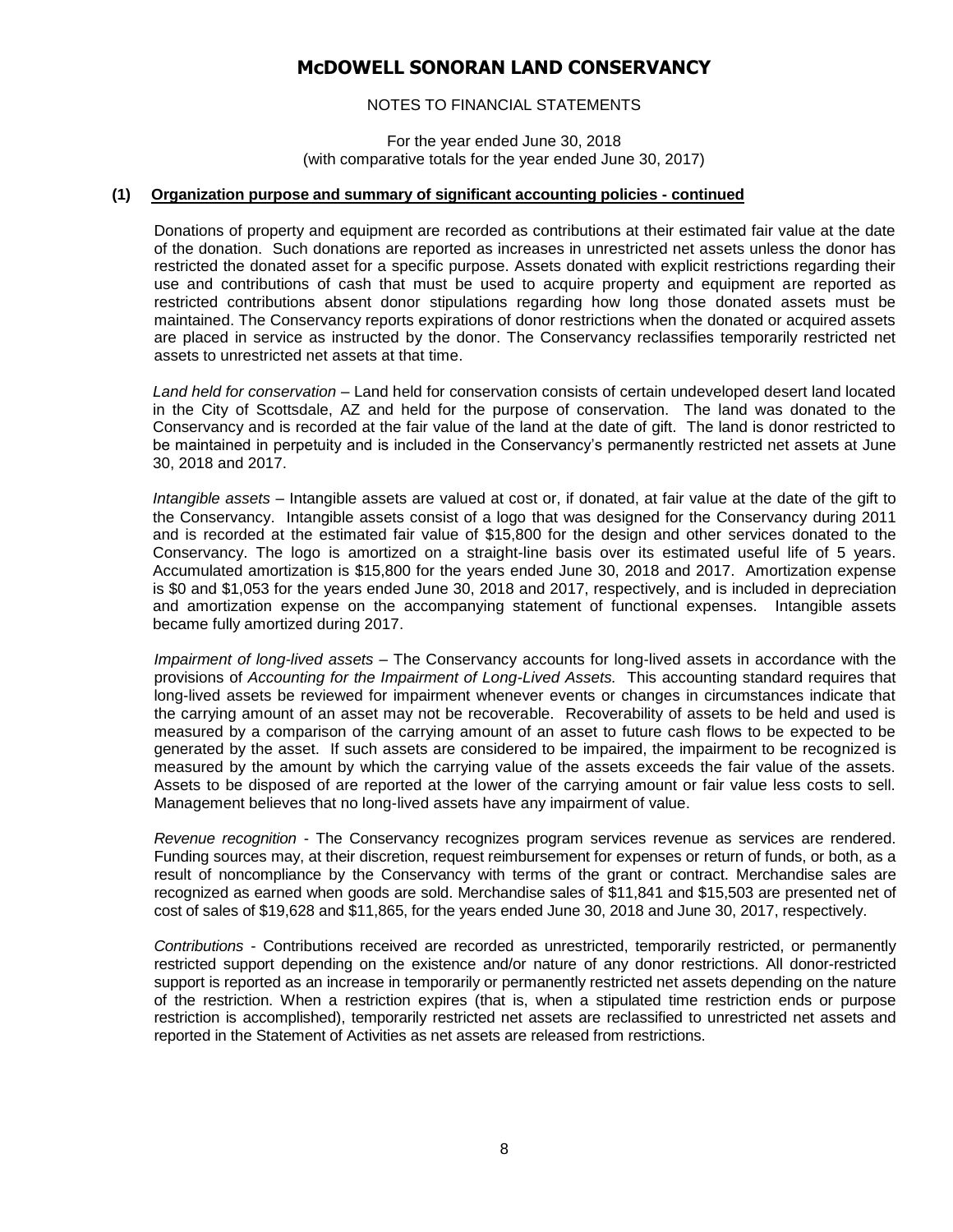### NOTES TO FINANCIAL STATEMENTS

For the year ended June 30, 2018 (with comparative totals for the year ended June 30, 2017)

#### **(1) Organization purpose and summary of significant accounting policies - continued**

*Donated materials and services* - Donated materials and professional services are recorded at their estimated values if they enhance the Conservancy's nonfinancial assets or require specialized skills that the Conservancy would normally purchase, if not provided by donation. The Conservancy recognized approximately \$1,414,456 (54% of total revenue) and \$1,381,911 (74% of total revenue) of time that was contributed during the years ended June 30, 2018 and 2017, respectively, by the Conservancy's Stewards and others whose services met the recognition criteria. Other volunteers donate a significant amount of time to the Conservancy's program services. No amounts have been reflected in the financial statements for these other volunteer services, since they did not meet the recognition requirements under generally accepted accounting standards.

*Special events revenue* - The Conservancy conducts special events in which a portion of the gross proceeds paid by the participant represents payment for the direct cost of the benefits received by the participant at the event. Unless a verifiable, objective means exists to demonstrate otherwise, the fair value of meals and entertainment provided at special events is measured at the actual cost to the Conservancy. The direct costs of the special events, which ultimately benefit the donor rather than the Conservancy, are recorded as costs of direct donor benefits in the accompanying statement of activities.

*Functional allocation of expenses* - The costs of providing programs and other activities have been presented on a functional basis in the statements of activities and functional expenses. Directly identifiable expenses are charged to programs and supporting services. Certain costs have been allocated among the program and supporting services benefited based on management's estimate of time and/or resources devoted to each activity.

*Income tax status* - The Conservancy qualifies as a tax-exempt organization under Section 501(c)(3) of the Internal Revenue Code and, therefore, there is no provision for income taxes. In addition, the Conservancy qualifies for the charitable contribution deduction under Section 170 of the code and has been classified as an entity that is not a private foundation. Income determined to be unrelated business taxable income (UBTI) would be taxable.

The Conservancy has adopted *Accounting for Uncertainty in Income Taxes*. This standard clarifies the accounting for uncertainty in tax positions taken or expected to be taken in a tax return, including issues relating to financial statement recognition and measurement. This standard provides that the tax effects from an uncertain tax position can be recognized in the financial statements only if the position is "morelikely-than-not" to be sustained if the position were to be challenged by a taxing authority. The standard also provides guidance on measurement, classification, interest and penalties, and disclosure. The tax years ended 2015, 2016, and 2017 are still open to audit for both federal and state purposes. The Conservancy has processes presently in place to ensure the maintenance of its tax-exempt status; its exemption; to identify and report unrelated income; to determine its filing and tax obligations in jurisdictions for which it has nexus; and to identify and evaluate other matters that may be considered tax positions. The Conservancy has determined there is no impact on the accompanying financial statements related to the adoption of this standard.

*Subsequent events -* The Conservancy evaluated subsequent events after the statement of financial position date of June 30, 2018 through March 21, 2019 which was the date the Conservancy's financial statements were available to be issued. No conditions were noted, other than those described below, that did not exist as of June 30, 2018, but arose subsequent to that date.

• In August 2018, a short-term borrowing in the amount of \$100,000, made in August 2017 from the permanently restricted endowment investments, was repaid.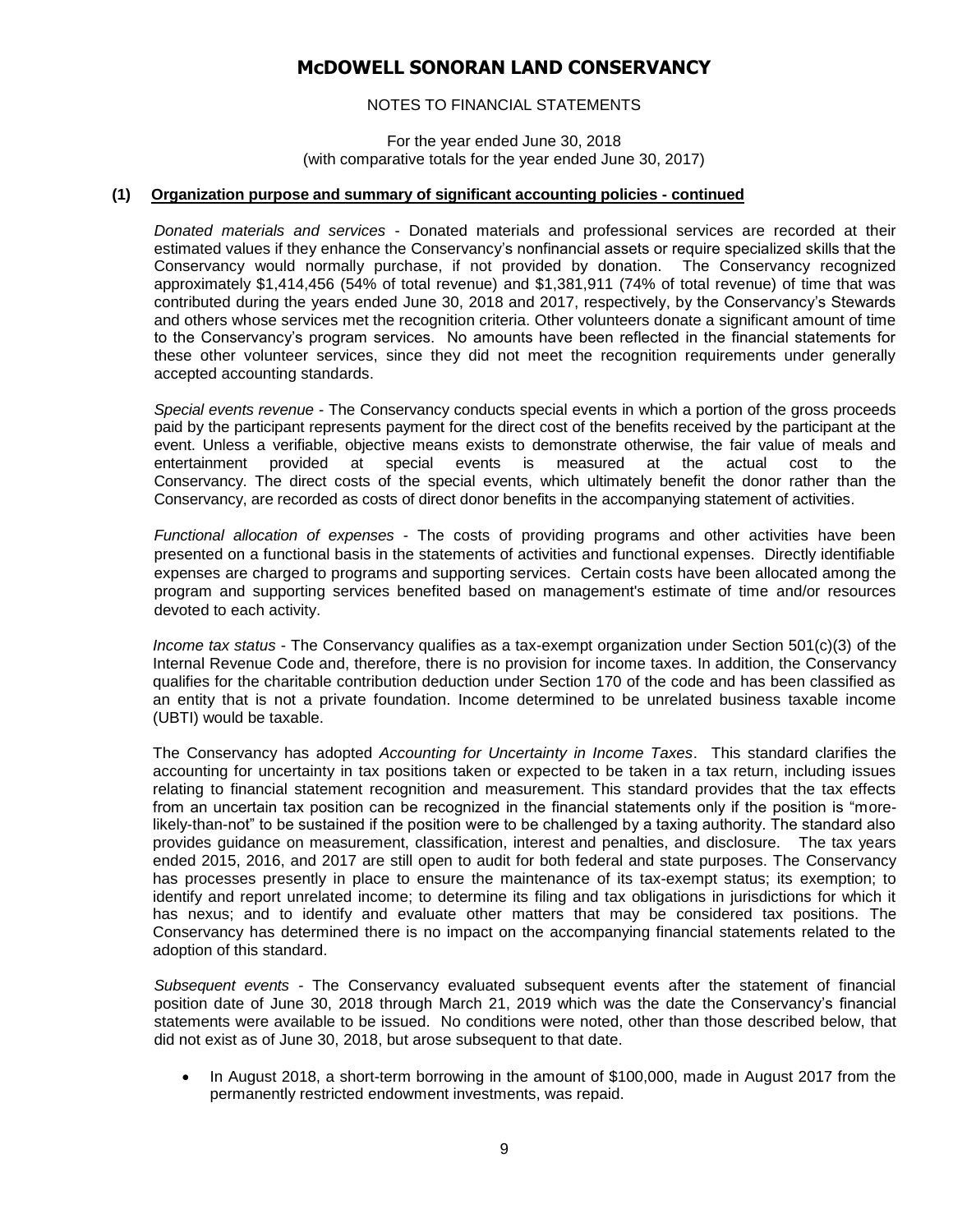### NOTES TO FINANCIAL STATEMENTS

For the year ended June 30, 2018 (with comparative totals for the year ended June 30, 2017)

#### **(2) Contributions receivable**

| Contributions receivable consist of:  |   | 2018    | 2017 |          |  |
|---------------------------------------|---|---------|------|----------|--|
| Contributions due in less than 1 year | S | 124,628 | S    | 25,365   |  |
| Contributions due in 1 to 5 years     |   | 25,001  |      | 25,001   |  |
| Gross contributions receivable        |   | 149,629 |      | 50,366   |  |
| Allowance                             |   | (8,200) |      |          |  |
| <b>Discount</b>                       |   | (2,015) |      | (6, 502) |  |
| Total contributions receivable, net   | S | 139.414 | S    | 43.864   |  |

#### **(3) Investments and fair value measurements**

The Conservancy reports its investments in equity securities that have readily determinable fair values, and all investments in debt securities, at fair value. The fair values of investments are based on quoted market prices. Investments are exposed to various risks, such as interest rate, market, and credit risks. At June 30, 2018 and 2017, permanently restricted endowment investments are held in a pooled endowment fund at a local community foundation. Investments consist of permanently restricted donations made to the fund and the related unexpended net investment income (loss). Also see Note 7 "Permanently restricted net assets and endowment". At June 30, 2018 and 2017, the strategic reserve fund investments are held in a pooled investment fund at a local community foundation. During August 2017, the board approved a short-term borrowing in the amount of \$100,000 from the permanently restricted endowment investments to fund operations. The amount was repaid and reinvested in the permanently restricted endowment investment fund in August 2018. During 2017, the board approved withdrawals from the strategic reserve fund totaling \$182,403 to fund operations.

| Investments consist of:                           | 2018    | 2017 |         |  |
|---------------------------------------------------|---------|------|---------|--|
| Permanently restricted endowment                  | 108.659 |      | 208,659 |  |
| Temporarily restricted endowment                  | 38.563  |      | 29,957  |  |
| Unrestricted endowment                            | -       |      |         |  |
| Strategic reserve fund investments (unrestricted) | 1.121   |      | 1,069   |  |
|                                                   | 148.343 |      | 239,685 |  |

The Conservancy has adopted authoritative guidance related to *accounting for fair values of investments*. This standard defines fair value, establishes a framework for measuring fair value, and expands disclosure requirements. This standard defines fair value as the price that would be received to sell an asset or paid to transfer a liability (an "exit price") on the measurement date in the principal or most advantageous market for the asset or liability in an orderly transaction between market participants (with no compulsion to buy or sell). Based on the standard *accounting for fair values of investments,* the Conservancy has set up a valuation framework that provides a fair value hierarchy that prioritizes the inputs to valuation techniques used to measure fair value. The hierarchy gives the highest priority to unadjusted quoted prices in active markets for identical assets or liabilities (Level 1 measurements) and the lowest priority to unobservable inputs (Level 3 measurements).

The three levels of the fair value hierarchy are as follows:

*Level 1* Inputs to the valuation methodology are unadjusted quoted prices in active markets for identical assets or liabilities.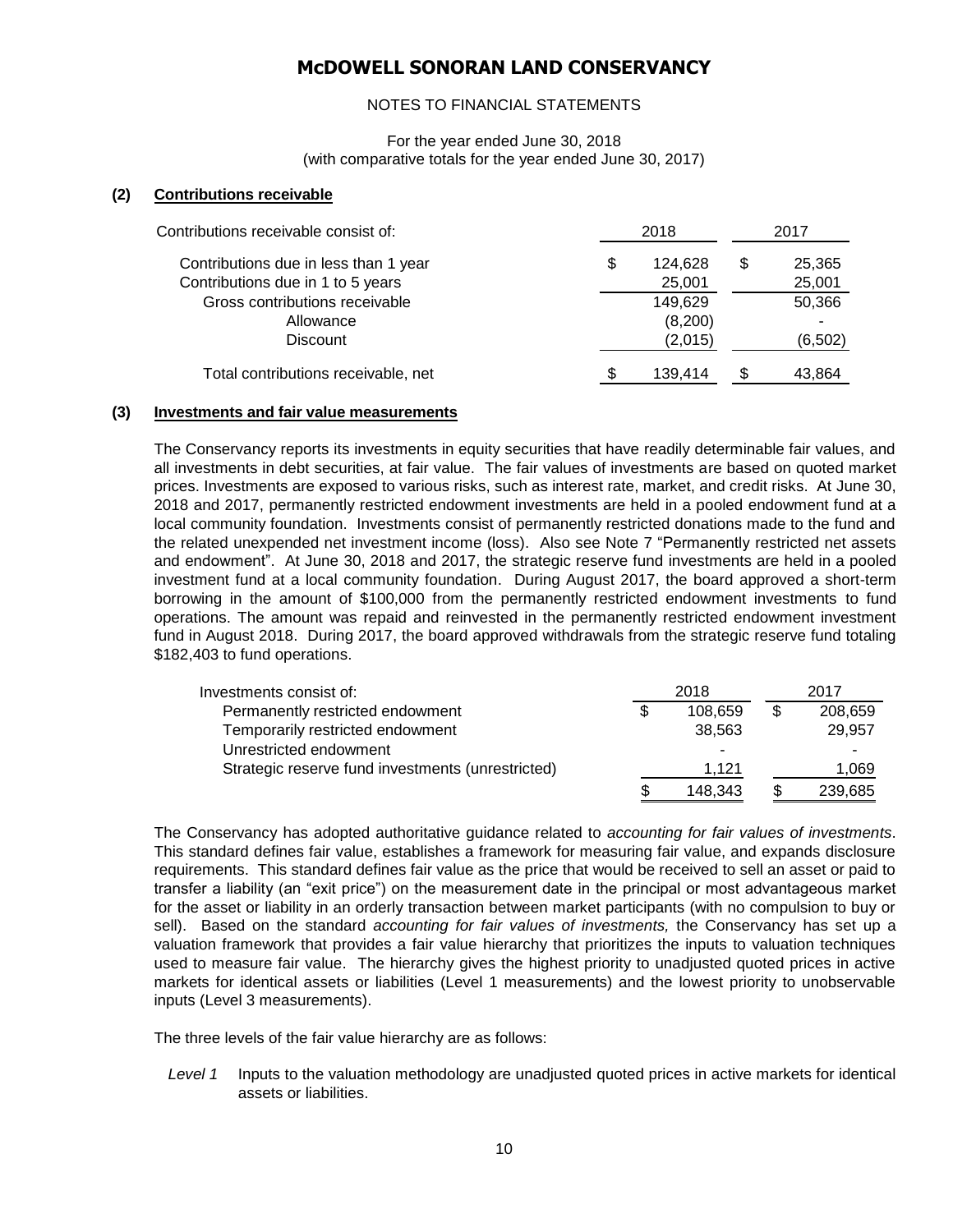### NOTES TO FINANCIAL STATEMENTS

For the year ended June 30, 2018 (with comparative totals for the year ended June 30, 2017)

#### **(3) Investments and fair value measurements (continued)**

*Level 2* Inputs to the valuation methodology include:

- Quoted prices for similar assets or liabilities in active markets;
- Quoted prices for identical or similar assets or liabilities in inactive markets;
- Inputs other than quoted prices that are observable for the asset or liability (i.e., interest rates, yield curves, etc.);
- Inputs that are derived principally from or corroborated by observable market data by correlation or other means.

If the asset or liability has a specified (contractual) term, the Level 2 input must be observable for substantially the full term of the asset or liability.

*Level 3* Inputs to the valuation methodology are unobservable and significant to the fair value measurement.

Fair values of assets are measured as follows:

|                                                    | Level 1       |     | Level 2 | Total        |
|----------------------------------------------------|---------------|-----|---------|--------------|
| Marketable domestic fixed income mutual funds      | \$<br>26,702  | -SS |         | \$<br>26,702 |
| Marketable international fixed income mutual funds |               |     |         |              |
| Marketable domestic equity mutual funds            | 38,866        |     |         | 38,866       |
| Marketable international equity mutual funds       | 30,262        |     |         | 30,262       |
| Marketable diversified strategies mutual funds     | 29,372        |     |         | 29,372       |
| Closely held fixed income securities               |               |     | 10,829  | 10,829       |
| Closely held equity securities                     |               |     | 11.422  | 11,422       |
| Other                                              | 890           |     |         | 890          |
| Total                                              | \$<br>126.092 |     | 22.251  | 148,343      |

For assets and liabilities measured at fair value on a recurring basis, the fair value hierarchy requires the use of observable market data when available. In instances where inputs used to measure fair value fall into different levels of the fair value hierarchy, the fair value measurement has been determined based upon the lowest level input that is significant to the fair value measurement in its entirety.

### **(4) Property and equipment**

| Property and equipment consist of:                          | 2018 |                       |  | 2017                  |  |  |
|-------------------------------------------------------------|------|-----------------------|--|-----------------------|--|--|
| Cost or donated value:<br>Furniture, fixtures and equipment |      | 110.422               |  | 106.080               |  |  |
| Website<br>Leasehold improvements                           |      | 59,392                |  | 59,392                |  |  |
| Total cost or donated value<br>Accumulated depreciation     |      | 169,814<br>(124, 118) |  | 165.472<br>(113, 717) |  |  |
| Net property and equipment                                  |      | 45.696                |  | 51,755                |  |  |

During 2017, the Conservancy moved into a new office facility and abandoned certain leasehold improvements associated with the previous facility with a cost value of and accumulated depreciation of \$24,314.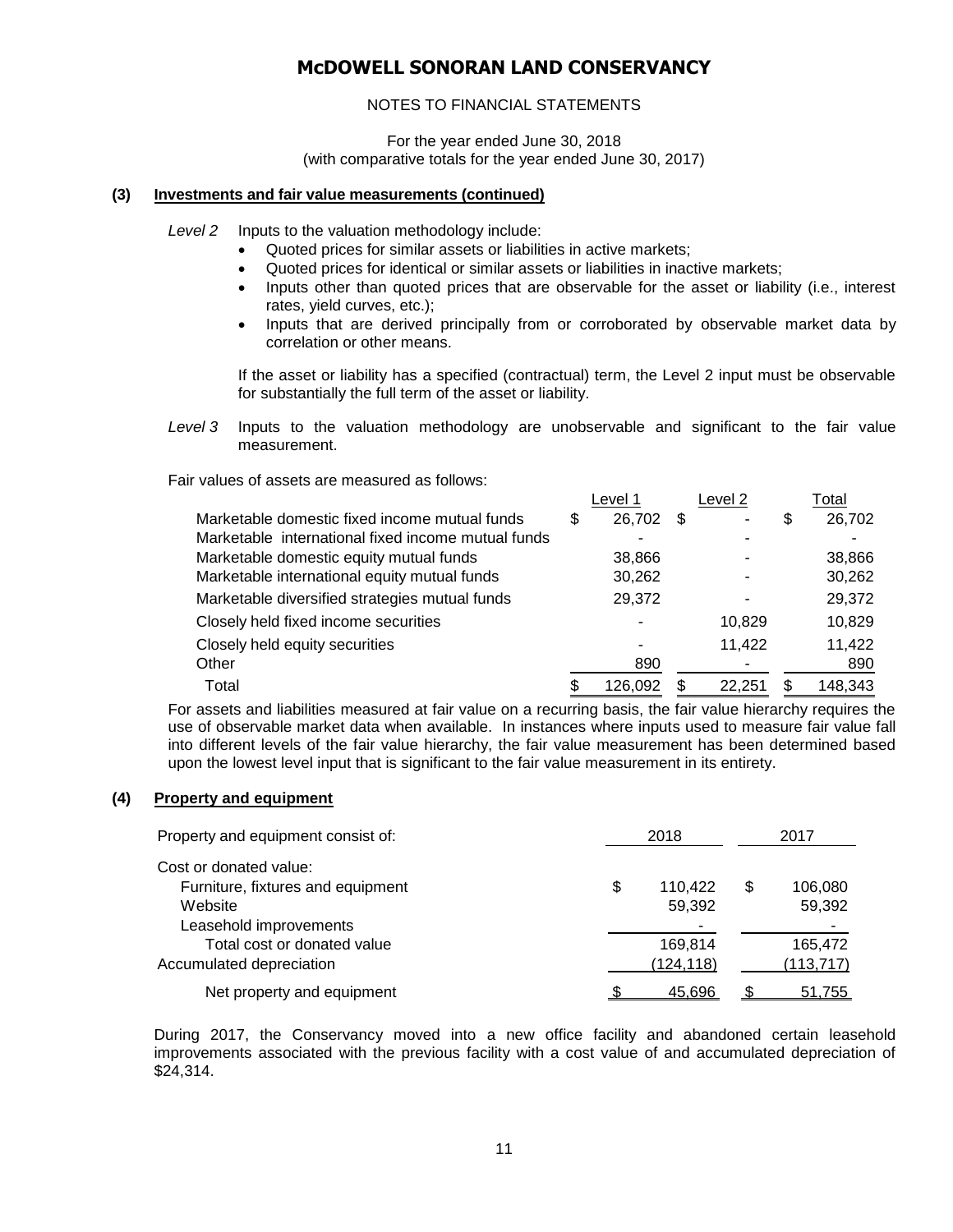### NOTES TO FINANCIAL STATEMENTS

For the year ended June 30, 2018 (with comparative totals for the year ended June 30, 2017)

### **(4) Property and equipment (continued)**

Depreciation expense charged to operations is \$16,699 and \$15,415 for the years ended June 30, 2018 and 2017, respectively. Amortization expense of \$0 and \$1,053 related to intangible assets for the years ended June 30, 2018 and 2017, respectively, is included in depreciation and amortization expense.

### **(5) Lease commitments**

In October 2006, the Conservancy committed to a 10 year office lease. The property owner of the leased office agreed to donate the monthly rental and utility payments to the Conservancy at an estimated fair value of \$11,601 and \$44,112 per year for the years ended June 30, 2018 and 2017, respectively. In accordance with the terms of the lease, the Conservancy is required to pay certain annual common area maintenance and operating costs to the landlord. Common area maintenance and operating costs are \$ and \$1,633, for the years ended June 30, 2018 and 2017, respectively. The lease ended in fiscal year 2017, was not renewed and the Conservancy entered into a lease agreement for a new facility with a term of 64 months beginning on September 1, 2016.

Minimum future lease payments (excluding the donated office space) under non-cancellable operating leases having remaining terms in excess of one year at June 30, 2018, are as follows:

| Years Ending June 30,               |              |
|-------------------------------------|--------------|
| 2019                                | \$<br>49,586 |
| 2020                                | 49,721       |
| 2021                                | 51,087       |
| 2022                                | 25,962       |
| 2023                                |              |
| Thereafter                          |              |
| Total minimum future lease payments | 176,356      |

Total rental expense (including donated office space) was \$54,627 and \$18,531 for the year 2018 and 2017, respectively. In the normal course of business, operating leases are generally renewed or replaced by other leases.

#### **(6) Temporarily restricted net assets**

| Temporarily restricted net assets consist of the following: | 2018         | 2017 |         |  |
|-------------------------------------------------------------|--------------|------|---------|--|
| Purpose restrictions:                                       |              |      |         |  |
| Stewardship                                                 | \$<br>10.221 | \$   | 14,896  |  |
| Endowment earnings                                          | 38,563       |      | 29,957  |  |
| Research                                                    | 36,296       |      | 30,103  |  |
| PACE fund disabled & children education                     | 2,202        |      | 2,202   |  |
| Field Institute                                             | 459,500      |      | 73,334  |  |
| Time restrictions:                                          |              |      |         |  |
| Contributions receivable                                    | 139,414      |      | 43,864  |  |
| Total temporarily restricted net assets                     | 686,196      |      | 194,356 |  |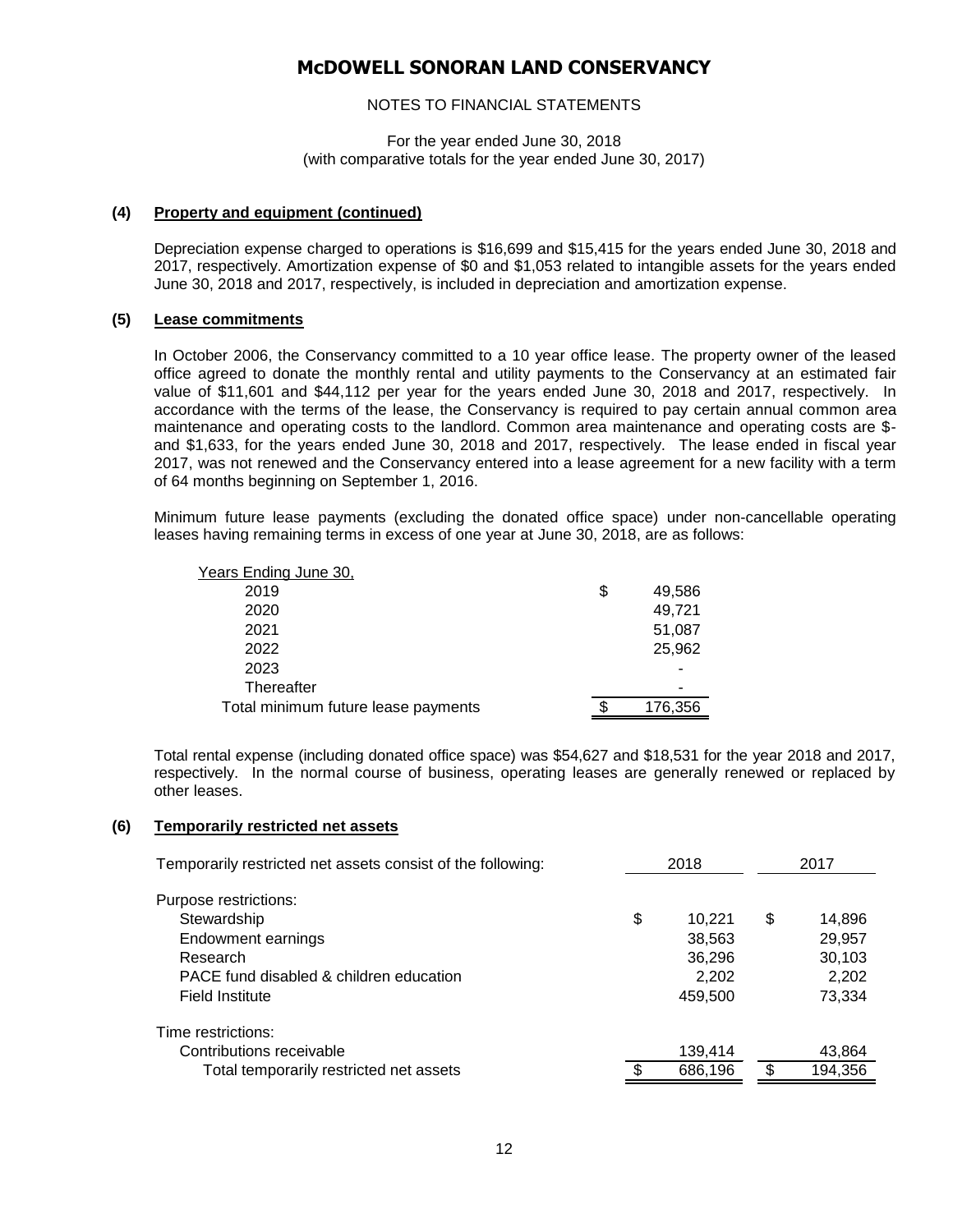### NOTES TO FINANCIAL STATEMENTS

For the year ended June 30, 2018 (with comparative totals for the year ended June 30, 2017)

### **(7) Board designated net assets**

|     | Board designated net assets consist of the following:                                                          | 2018 |                               |    | 2017               |  |  |
|-----|----------------------------------------------------------------------------------------------------------------|------|-------------------------------|----|--------------------|--|--|
|     | Strategic reserve fund                                                                                         |      | 1,121                         |    | 1,069              |  |  |
|     | Total board restricted net assets                                                                              |      | 1,121                         | \$ | 1,069              |  |  |
| (8) | <b>Permanently restricted net assets and endowment</b>                                                         |      |                               |    |                    |  |  |
|     | Permanently restricted net assets consist of the following:                                                    |      | 2018                          |    | 2017               |  |  |
|     | Land held for conservation<br>Short term loan receivable from operations<br>Permanently restricted investments | \$   | 383,500<br>100,000<br>108,659 | \$ | 383,500<br>208,659 |  |  |
|     | Total permanently restricted net assets                                                                        |      | 592,159                       |    | 592,159            |  |  |

Permanently restricted land held for conservation is approximately 26% and 41% of total assets at June 30, 2018 and 2017, respectively.

The endowment donations have been permanently restricted by various donors. The earnings on these funds are temporarily restricted until expended by the board. The Conservancy's endowments consist of land held for conservation, permanently restricted donations and temporarily restricted investment earnings. As required by generally accepted accounting principles, net assets associated with the endowment funds, including funds designated by the board of directors to function as endowments, are classified and reported based on the existence or absence of donor-imposed restrictions.

The board of directors of the Conservancy has adopted the Arizona Management of Charitable Funds Act of 2008 (AMCFA) (the Arizona version of the Uniform Prudent Management of Institutional Funds Act of 2006). The board has interpreted as requiring the preservation of the fair value of the original donation as of the donation date of the donor-restricted endowment funds absent explicit donor stipulations to the contrary. As a result of this interpretation, the Conservancy classifies as permanently restricted net assets (a) the original value of gifts donated to the permanent endowment, (b) the original value of subsequent gifts to the permanent endowment, and (c) accumulations to the permanent endowment made in accordance with the direction of the applicable donor gift instrument at the time the accumulation is added to the fund.

The remaining portion of the donor-restricted endowment fund that is not classified in permanently restricted net assets is classified as temporarily restricted net assets until those amounts are appropriated for expenditure by the organization in a manner consistent with the standard of prudence prescribed by AMCFA.

In accordance with AMCFA, the Conservancy considers the following factors in making a determination to appropriate or accumulate donor-restricted endowment funds:

- (1) The duration and preservation of the fund
- (2) The purposes of the Conservancy and the donor-restricted endowment fund
- (3) General economic conditions
- (4) The possible effect of inflation and deflation
- (5) The expected total return from income and the appreciation of investments
- (6) Other resources of the Conservancy
- (7) The investment policies of the Conservancy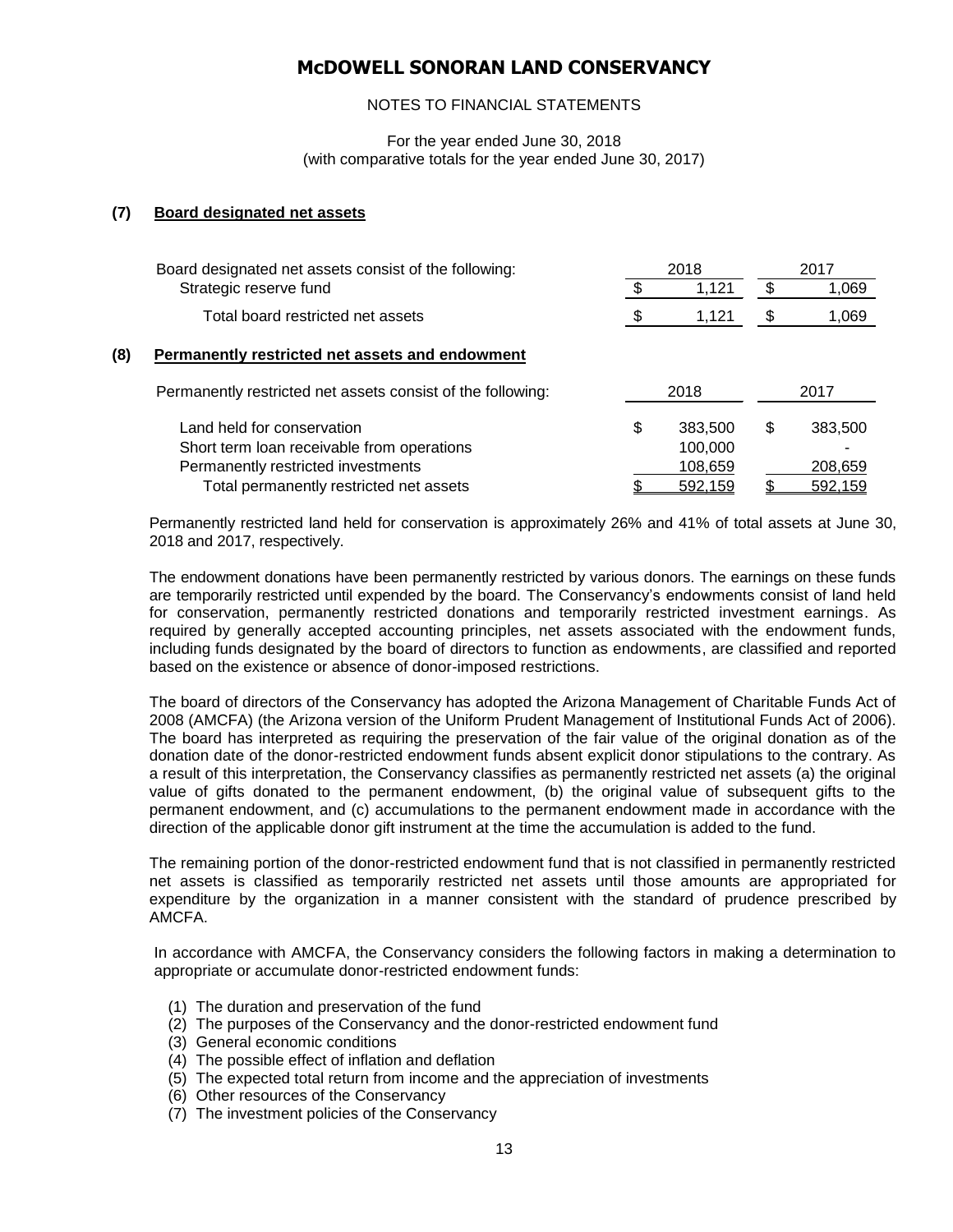### NOTES TO FINANCIAL STATEMENTS

For the year ended June 30, 2018 (with comparative totals for the year ended June 30, 2017)

### **(8) Permanently restricted net assets and endowment (continued)**

Changes in Endowment net assets for the year ended June 30, 2018 are as follows:

|                                                                                         |  | Unrestricted | Temporarily<br>restricted |    | Permanently<br>restricted |    | Total   |
|-----------------------------------------------------------------------------------------|--|--------------|---------------------------|----|---------------------------|----|---------|
| Land held for conservation, beginning of<br>year<br>Endowment investments, beginning of |  | ۰            | \$                        | \$ | 383,500                   | £. | 383,500 |
| year                                                                                    |  |              | 29,957                    |    | 208,659                   |    | 238,616 |
| Net realized & unrealized gains (losses)                                                |  |              | 5.351                     |    |                           |    | 5,351   |
| Interest income                                                                         |  |              | 3,255                     |    |                           |    | 3,255   |
| Contributions                                                                           |  |              |                           |    |                           |    |         |
| Amounts appropriated for expenditure                                                    |  |              |                           |    |                           |    |         |
| Total, end of year                                                                      |  |              | 38,563                    | S  | 592,159                   |    | 630,722 |

Changes in Endowment net assets for the year ended June 30, 2017 are as follows:

|                                                  |              |   |            | Temporarily |            | Permanently |         |
|--------------------------------------------------|--------------|---|------------|-------------|------------|-------------|---------|
|                                                  | Unrestricted |   | restricted |             | restricted |             | Total   |
| Land held for conservation, beginning of<br>year |              | ٠ | \$         | ۰           | \$         | 383,500     | 383,500 |
| Endowment investments, beginning of<br>year      |              |   |            | 11,339      |            | 208,659     | 219,998 |
| Net realized & unrealized gains (losses)         |              |   |            | 24,843      |            |             | 24,843  |
| Interest income                                  |              |   |            | 2,675       |            |             | 2,675   |
| Contributions                                    |              |   |            |             |            |             |         |
| Amounts appropriated for expenditure             |              |   |            | (8,900)     |            |             | (8,900) |
| Total, end of year                               |              |   | \$         | 29,957      | \$         | 592,159     | 622,116 |

The Conservancy has adopted investment and spending policies for endowment assets that attempt to provide a predictable stream of funding to programs supported by its endowment while seeking to maintain the purchasing power of the endowment assets. Under this policy, the endowment assets are invested in a manner that is intended to produce results while assuming a moderate level of investment risk. The Conservancy's spending and investment policies work together to achieve this objective.

The Conservancy's annual appropriations are at the discretion of the Board unless specific instructions were provided by the endowment donors. The current spending policy is 5% to 7% of the annual market value of the endowment, as determined annually by the Board. In the event the current market value of the endowment is less than the historical gift value, spending will continue at 5% to 7% of the market value, unless donor agreements do not permit spending in this circumstance or as otherwise determined by the Board. For the years ended June 30, 2018 and 2017, investment earnings of \$0 and \$8,900 respectively, were appropriated for expenditure by the Board.